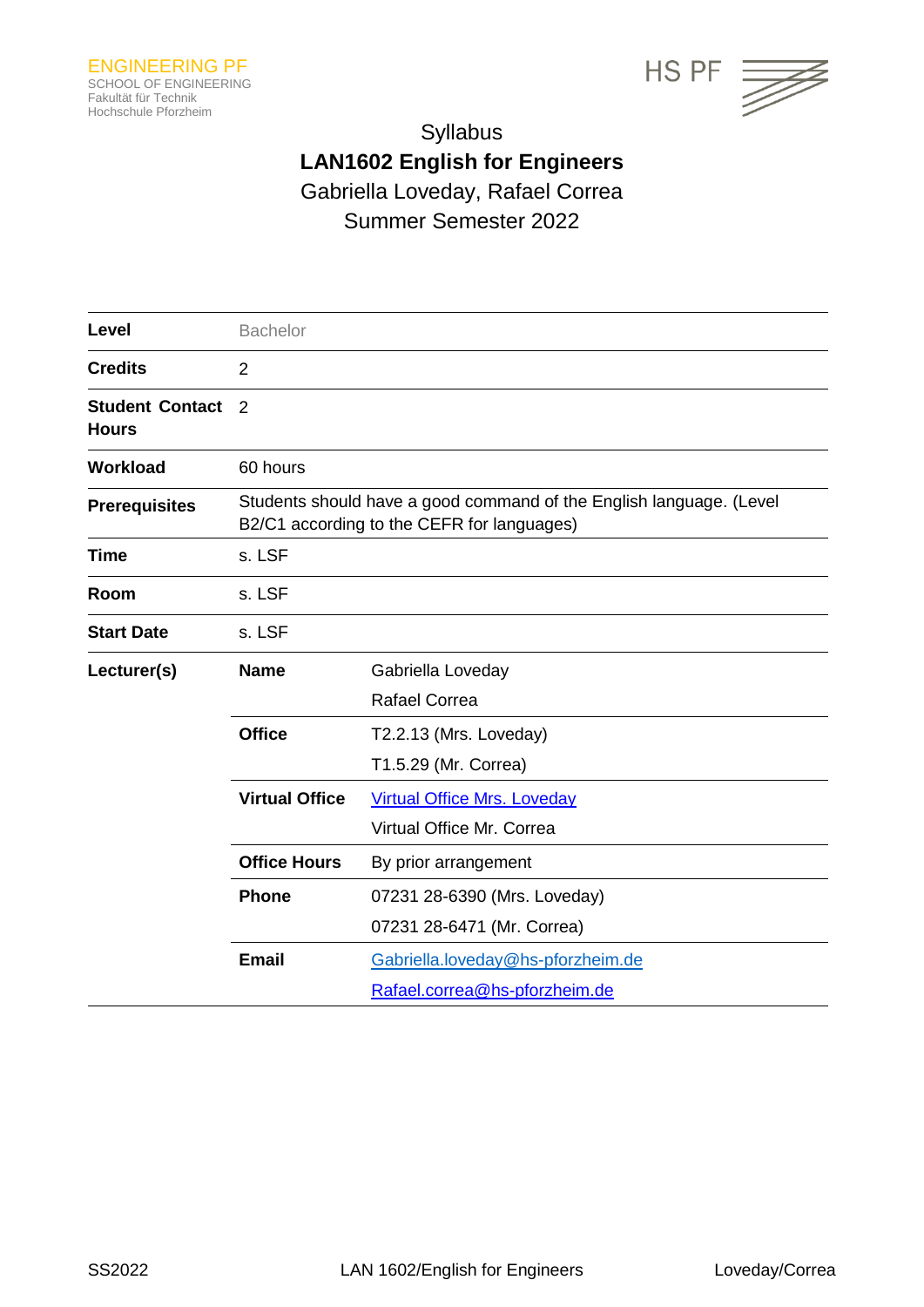# **Summary**

Our students will be expected to perform a wide variety of technical and business management functions in nationally and internationally operating companies. They will have to liaise within different business and technical fields. Therefore, a high level of English is required to enable them to communicate effectively.

This course aims to facilitate both oral and written communication within an engineering and business context. Students have the opportunity to consolidate the skills they learned in Business English 1 as well as to extend their knowledge of topics relating to engineering processes.

# **Outline of the Course**

Product development/innovation/engineering design Materials technology Production and manufacturing processes Energy storage Sustainable energies **Logistics** Diagrams Industry 4.0 Lean production/management cases **Experiments** Engineering projects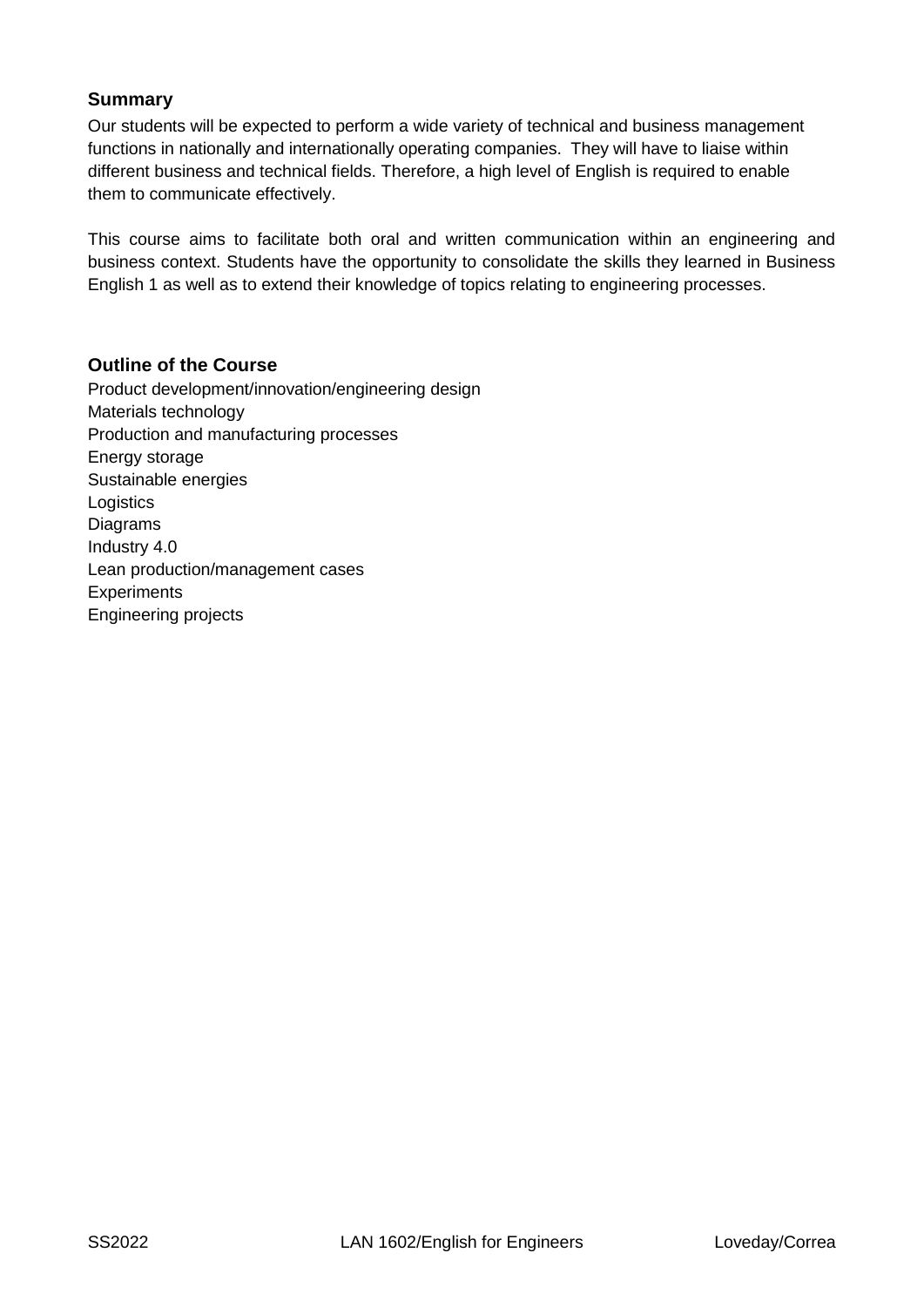# **Course Intended Learning Outcomes and their Contribution to Program Intended Learning Outcomes / Program Goals**

| <b>Program Intended Learning Outcomes</b> |                                                                                                                                                                                                  | <b>Course Intended Learning Outcomes</b>                                                                                                                |  |  |
|-------------------------------------------|--------------------------------------------------------------------------------------------------------------------------------------------------------------------------------------------------|---------------------------------------------------------------------------------------------------------------------------------------------------------|--|--|
|                                           | After completion of the program the students<br>will be able                                                                                                                                     | After completion of the course the students will be able                                                                                                |  |  |
| $\mathbf{1}$                              | <b>Expert Knowledge</b>                                                                                                                                                                          |                                                                                                                                                         |  |  |
| 1.1                                       | to demonstrate their solid key knowledge<br>in Technical Basics.                                                                                                                                 | to discuss, describe and explain technical topics in the English<br>language.                                                                           |  |  |
| $\mathbf{2}$                              | <b>Digital Skills</b>                                                                                                                                                                            |                                                                                                                                                         |  |  |
| 2.3                                       | to effectively use digital technologies to<br>interact, to collaborate and to communicate.                                                                                                       | to use virtual communication applications such as Alfaview and are<br>able to participate in discussions and perform presentations remotely.            |  |  |
| 3                                         | <b>Critical Thinking and Analytical Competence</b>                                                                                                                                               |                                                                                                                                                         |  |  |
| 3.2                                       | to critically reflect and interpret findings<br>and to develop comprehensive solutions for<br>complex problems.                                                                                  | to make a critical assessment of current and future technologies,<br>taking their technical, social and environmental challenges into<br>consideration. |  |  |
| $\overline{\mathbf{4}}$                   | <b>Ethical Awareness</b>                                                                                                                                                                         |                                                                                                                                                         |  |  |
|                                           | to develop sound strategies in the areas of<br>ethics, sustainable development and social<br>responsibility and are able to apply them to<br>decision-making<br>typical<br>economic<br>problems. | to analyze and present issues relating to sustainable development<br>and corporate social responsibility.                                               |  |  |
| 5                                         | <b>Communication and Collaboration Skills</b>                                                                                                                                                    |                                                                                                                                                         |  |  |
| 5.1                                       | to express complex issues effectively in<br>writing.                                                                                                                                             | use their written language skills related but not limited to production<br>processes, graphs and charts, technical and laboratory reports.              |  |  |
| 5.2                                       | to demonstrate their oral communication<br>skills in presentations.                                                                                                                              | to present topics related to current technology development in<br>appropriate oral form in discussions, simulations and presentations.                  |  |  |
| 5.3                                       | to work successfully in a team by<br>performing practical tasks.                                                                                                                                 | to prepare and present results of group work as a team.                                                                                                 |  |  |
| 6                                         | Internationalization                                                                                                                                                                             |                                                                                                                                                         |  |  |
| 6.2                                       | to articulate themselves in a professional<br>manner in international business.                                                                                                                  | to participate in discussions and presentations relating to the role of<br>technology both nationally and internationally.                              |  |  |

# **Teaching and Learning Approach**

The course will be run as a seminar with an interactive approach. All students will be expected to make an active contribution to group discussions, simulations and case studies.In addition, part of the course will consist of group and individual presentations. All classes will be held in English and students will be expected to regularly provide written assignments in order to improve their written communication skills.

# **Literature and Course Materials**

- Current internet articles relating to engineering
- Handouts from technical journals and newspapers (New Scientist, New Statesman, INCH etc)
- Case Studies from the Internet (thetimes100)
- Technical English Vocabulary and Grammar by Nick Brieger and Alison Pohl

### **Assessment**

There will be continual assessment throughout the course. **Therefore attendance is compulsory. Students who fail to give a presentation/write an assignment and attend class WILL FAIL THE COURSE.**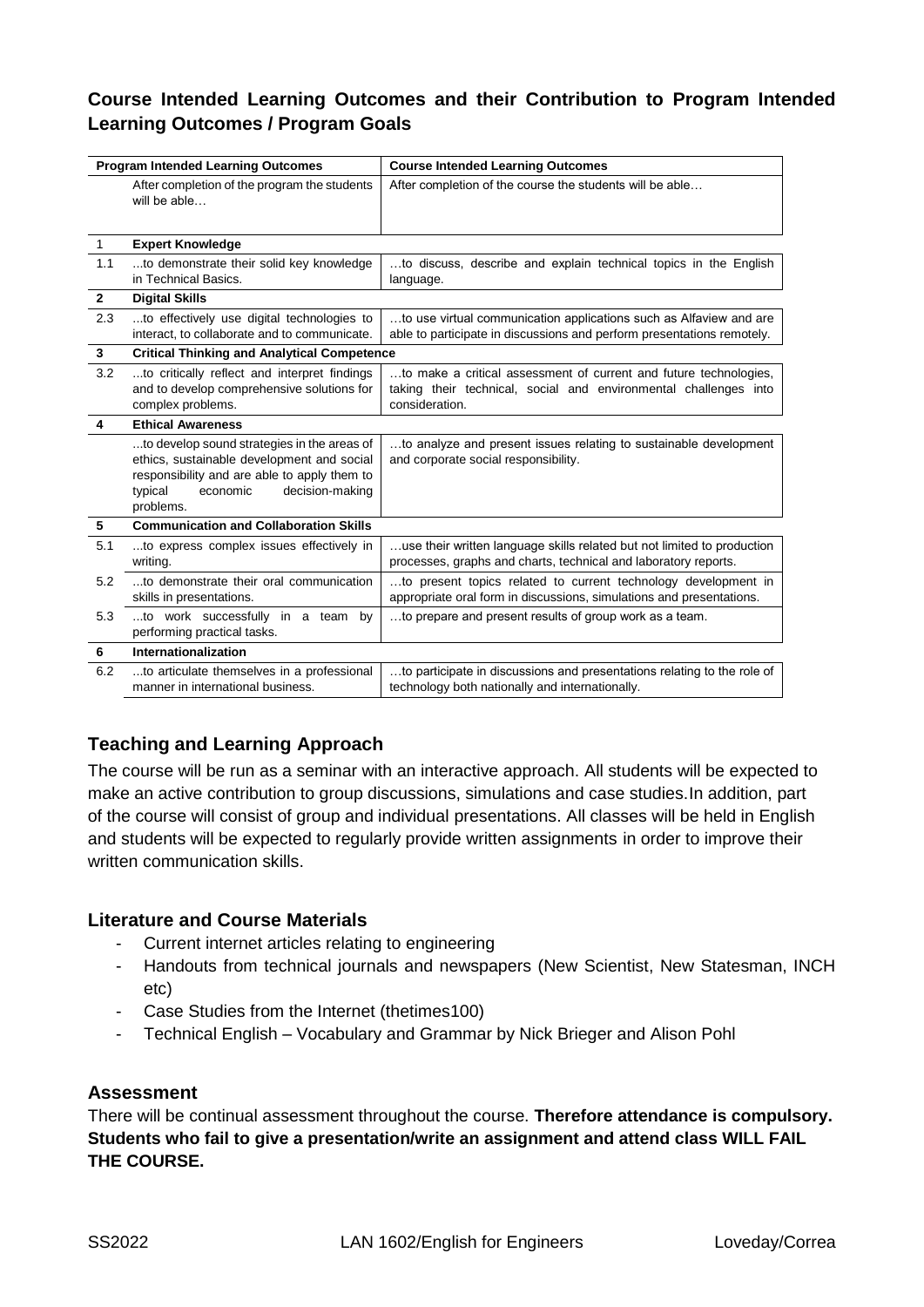Regular feedback and correction will be provided to encourage improvement in students' written and oral communication skills in English. Here is a detailed breakdown of the grading:

### **Loveday Class: 10% group presentation 6% individual task 4% class attendance and participation**

**OLD SPO students (WING) will be given a further task which will count 5% towards their final grade.** 

### **Correa Class: 10% graph description group task 6% individual task 4% class attendance and participation**

**OLD SPO students (WING) will be given a further task which will count 5% towards their final grade.**

### Final Examination:

**NEW SPO students (WI EM): The exam will count 60% towards the final grade (30% Correa/30% Loveday)**

**OLD SPO students (WING): The exam will count 50% towards the final grade (25% Correa/25% Loveday)**

#### Grading Scale:

Students will be graded on a scale of  $1 =$  excellent,  $2 =$  very good,  $3 =$  satisfactory,  $4 =$  pass and 5  $=$  fail.

**The exam will be held on Monday, 27th June 2022, at 13.45 (if examination office approves)**

### **Schedule**

#### **English for Engineers (Groups A/B/C)**

| Time:<br>Group A: |          | Mondays, $13:45 - 15:15$ (Correa/Loveday)                     |  |
|-------------------|----------|---------------------------------------------------------------|--|
|                   | Group B: | Wednesdays, 11.30 - 13.00 (Correa) OR 13.45 - 15.15 (Loveday) |  |
|                   | Group C: | Wednesdays, 13.45 - 15.15 (Loveday) OR 11.30 - 13.00 (Correa) |  |
|                   |          |                                                               |  |

**Students will be assigned to their groups in the first session.**

Room: [https://app.alfaview.com/#/join/alfaview-technik/99e5da5e-6392-45c3-abb4](https://app.alfaview.com/#/join/alfaview-technik/99e5da5e-6392-45c3-abb4-f1a534eda3da/2683b19d-8755-4266-bf22-a649b030fa6b) [f1a534eda3da/2683b19d-8755-4266-bf22-a649b030fa6b](https://app.alfaview.com/#/join/alfaview-technik/99e5da5e-6392-45c3-abb4-f1a534eda3da/2683b19d-8755-4266-bf22-a649b030fa6b)

First Session: **Monday, 14th March, 13.45 – 15.15 ALL groups - Make sure you attend this class, because important course information will be delivered (only) on this day! Room: THE**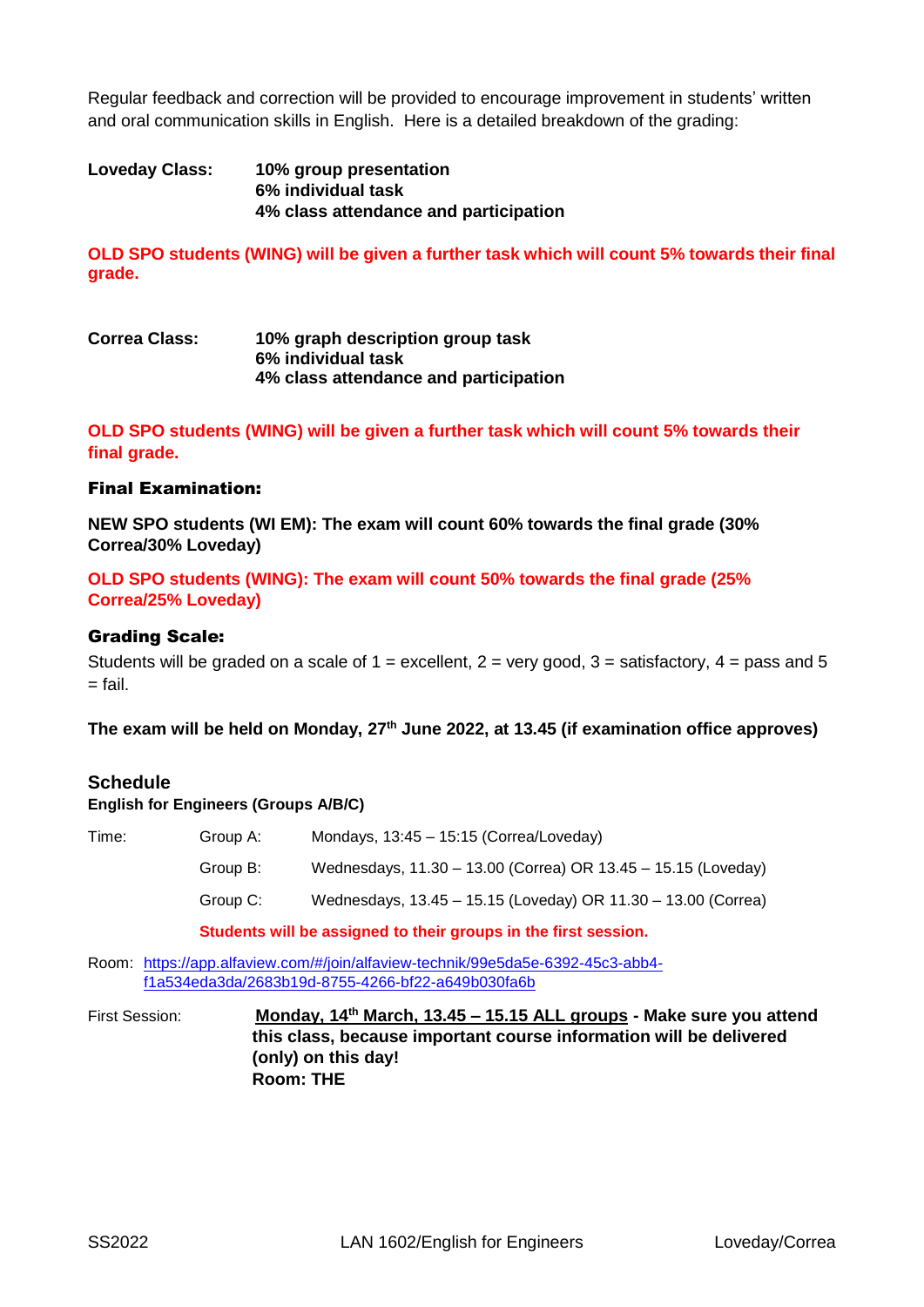### **Schedule for Group A (Monday, 13.45 – 15.15):**

| <b>Date</b>                        | <b>Content</b>                                                                                    | <b>Task / Assignment</b>                                                                                                                                 | <b>Responsibility</b> |
|------------------------------------|---------------------------------------------------------------------------------------------------|----------------------------------------------------------------------------------------------------------------------------------------------------------|-----------------------|
| $\overline{14.3.2022}$<br>at 13.45 | Introduction to Course:<br>Instructions, expectations,                                            | Read syllabus & student schedule.<br>Decide on a presentation subject with                                                                               | Loveday /<br>Correa   |
| <b>ALL</b><br><b>STUDENTS</b>      | formation of groups, academic<br>writing, energy vocabulary<br>exercise.                          | your team.                                                                                                                                               |                       |
| 21.3.2022<br>at 13.45              | Presentation training, introduction<br>to report writing, distribution of<br>presentation topics. | Prepare some report writing exercises,<br>start research into presentation topic.                                                                        | Loveday               |
| 28.3.2022<br>at 13.45              | Technical processes and the<br>passive voice.                                                     | Classroom task. Please download the<br>"Technical processes and the passive<br>voice" worksheet from Moodle and have<br>it available for the session.    | Correa                |
| 4.4.2022<br>at 13.45               | Technical report writing.<br>Individual assignment.                                               | <b>Mandatory written task for ALL</b><br>students. Submission deadline:<br>20.4.2022.                                                                    | Loveday               |
| 11.4.2022<br>at 13.45              | Technical writing I - describing<br>graphs and charts.                                            | <b>Mandatory written task for ALL</b><br>students. Submission deadline:<br>30.4.2021. Please download the "Graph<br>descriptions" worksheet from Moodle. | Correa                |
| 18.4.2022                          | <b>Easter Break</b>                                                                               |                                                                                                                                                          |                       |
| 25.4.2022<br>at 13.45              | Student Presentations 1 & 2 and<br>discussion round.                                              | All the students should contribute<br>constructively to the ensuing discussion.                                                                          | Students /<br>Loveday |
| 2.5.2022                           | Technical writing II - describing                                                                 | Please download the "3D component                                                                                                                        | Correa                |
| at 13.45                           | objects.                                                                                          | features" worksheet from Moodle.                                                                                                                         |                       |
| 9.5.2022                           | Student Presentations 3 & 4 and                                                                   | All the students should contribute                                                                                                                       | Students/             |
| at 13.45<br>16.5.2022              | discussion round.<br>Industry 4.0                                                                 | constructively to the ensuing discussion.<br>Classroom group task                                                                                        | Loveday<br>Correa     |
| at 13.45                           |                                                                                                   |                                                                                                                                                          |                       |
| 23.5.2022<br>at 13.45              | Student Presentations 3 & 4 and<br>discussion round.                                              | All the students should contribute<br>constructively to the ensuing discussion.                                                                          | Students/<br>Loveday  |
| 30.5.2022<br>at 13.45              | Sustainability                                                                                    | Classroom group task + Mandatory<br>written task for ALL students.<br>Submission deadline: 16.6.2022.                                                    | Correa                |
| 6.6.2022                           | <b>Whitsun Break</b>                                                                              |                                                                                                                                                          |                       |
| 13.6.2022<br>at 13.45              | Smart energy, smart shopping.<br>Revision.                                                        | Classroom group task: Revision tasks.                                                                                                                    | Loveday               |
| 20.6.2022<br>at 13.45              | Revision.                                                                                         | Revision tasks.                                                                                                                                          | Correa                |
| 27.6.2022<br>at 13.45              | Exam (if exam office approves).                                                                   |                                                                                                                                                          |                       |

#### **Schedule for Group B (Wednesday 11.30 – 13.00 (Correa), /Wednesday 13.45 – 15.15 (Loveday):**

| <b>Date</b>                                            | <b>Content</b>                                                                                                                     | <b>Task / Assignment</b>                                                                 | <b>Responsibility</b> |
|--------------------------------------------------------|------------------------------------------------------------------------------------------------------------------------------------|------------------------------------------------------------------------------------------|-----------------------|
| 14.3.2022<br>at 13.45<br><b>ALL</b><br><b>STUDENTS</b> | Introduction to Course:<br>Instructions, expectations,<br>formation of groups, academic<br>writing, energy vocabulary<br>exercise. | Read syllabus & student schedule.<br>Decide on a presentation subject with<br>your team. | Loveday/<br>Correa    |
| 23.3.2022<br>at 13.45                                  | Presentation training, introduction<br>to report writing, distribution of<br>presentation topics.                                  | Prepare some report writing exercises,<br>start research into presentation topic.        | Loveday               |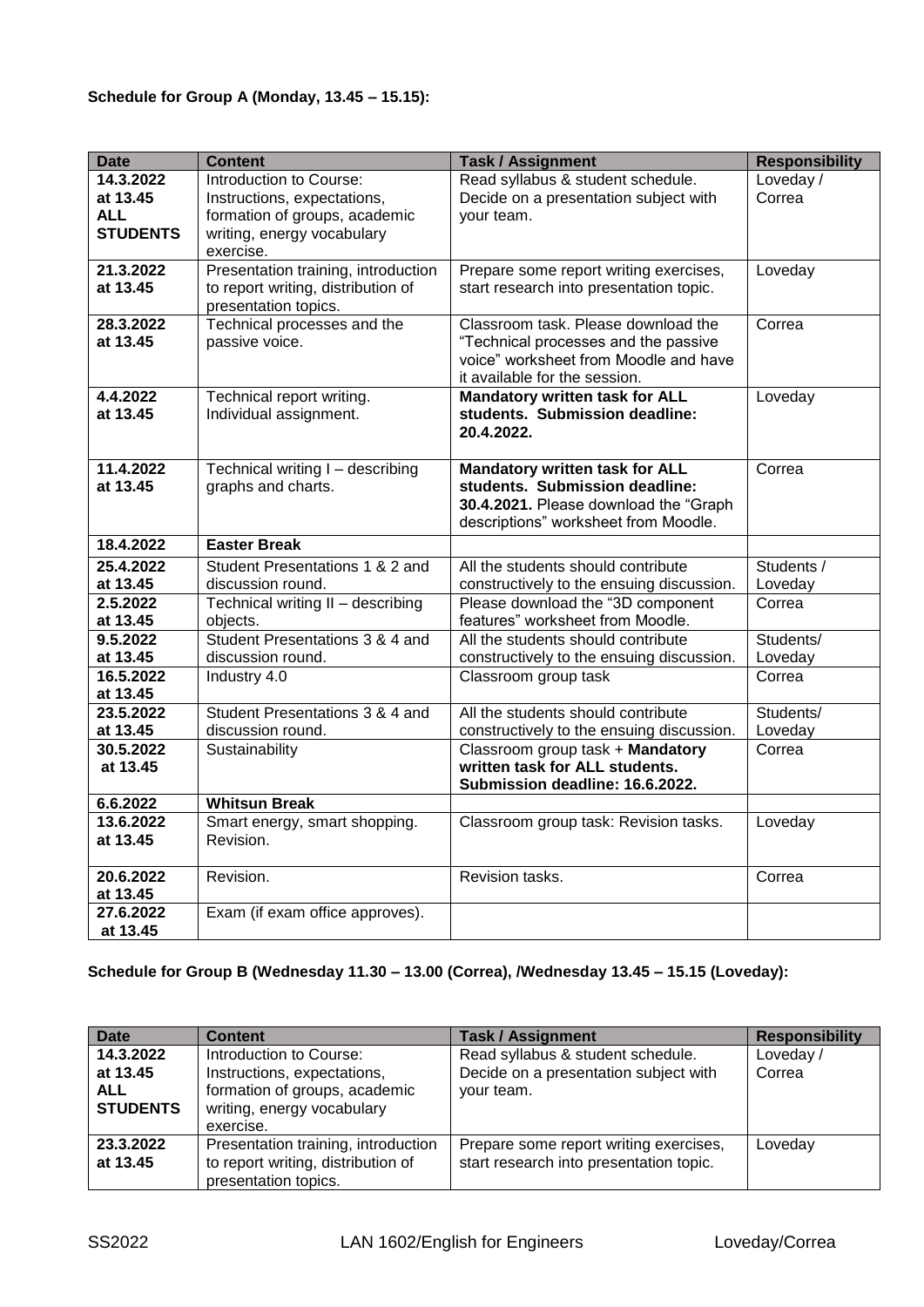| 30.3.2022<br>at 11.30<br>6.4.2022<br>at 13.45 | Technical processes and the<br>passive voice.<br>Technical report writing.<br>Individual assignment. | Classroom task. Please download the<br>"Technical processes and the passive<br>voice" worksheet from Moodle and have<br>it available for the session.<br><b>Mandatory written task for ALL</b><br>students. Submission deadline:<br>21.4.2022. | Correa<br>Loveday    |
|-----------------------------------------------|------------------------------------------------------------------------------------------------------|------------------------------------------------------------------------------------------------------------------------------------------------------------------------------------------------------------------------------------------------|----------------------|
| 13.4.2022<br>at 11.30                         | Technical writing I - describing<br>graphs and charts.                                               | <b>Mandatory written task for ALL</b><br>students. Submission deadline:<br>30.4.2021. Please download the "Graph"<br>descriptions" worksheet from Moodle.                                                                                      | Correa               |
| 20.4.2022                                     | <b>Easter Break</b>                                                                                  |                                                                                                                                                                                                                                                |                      |
| 27.4.2022                                     | Student Presentations 1 & 2 and                                                                      | All the students should contribute                                                                                                                                                                                                             | Students /           |
| at 13.45                                      | discussion round.                                                                                    | constructively to the ensuing discussion.                                                                                                                                                                                                      | Loveday              |
| 4.5.2022<br>at 11.30                          | Technical writing II - describing<br>objects                                                         | Please download the "3D component<br>features" worksheet from Moodle.                                                                                                                                                                          | Correa               |
| 11.5.2022<br>at 13.45                         | Student Presentations 3 & 4 and<br>discussion round.                                                 | All the students should contribute<br>constructively to the ensuing discussion.                                                                                                                                                                | Students/<br>Loveday |
| 18.5.2022<br>at 11.30                         | Industry 4.0                                                                                         | Classroom group task                                                                                                                                                                                                                           | Correa               |
| 25.5.2022                                     | Student Presentations 5 & 6 and                                                                      | All the students should contribute                                                                                                                                                                                                             | Students/            |
| at 13.45                                      | discussion round.                                                                                    | constructively to the ensuing discussion.                                                                                                                                                                                                      | Loveday              |
| 1.6.2022<br>at 11.30                          | Sustainability                                                                                       | Classroom group task + Mandatory<br>written task for ALL students.<br>Submission deadline: 16.6.2022.                                                                                                                                          | Correa               |
| 8.6.2022                                      | <b>Whitsun Break</b>                                                                                 |                                                                                                                                                                                                                                                |                      |
| 15.6.2022<br>at 13.45                         | Smart energy, smart shopping.<br>Revision.                                                           | Classroom group task: Revision tasks.                                                                                                                                                                                                          | Loveday              |
| 22.6.2022<br>at 11.30                         | Revision.                                                                                            | Revision tasks.                                                                                                                                                                                                                                | Correa               |
| 27.6.2022<br>at 13.45                         | Exam (if exam office approves).                                                                      |                                                                                                                                                                                                                                                |                      |

# **Schedule for Group C (Wednesday 11.30 – 13.00 (Correa), /Wednesday 13.45 – 15.15 (Loveday):**

| <b>Date</b>     | <b>Content</b>                      | <b>Task / Assignment</b>                | <b>Responsibility</b> |
|-----------------|-------------------------------------|-----------------------------------------|-----------------------|
| 14.3.2022       | Introduction to Course:             | Read syllabus & student schedule.       | Loveday/              |
| at 13.45        | Instructions, expectations,         | Decide on a presentation subject with   | Correa                |
| <b>ALL</b>      | formation of groups, academic       | your team.                              |                       |
| <b>STUDENTS</b> | writing, energy vocabulary          |                                         |                       |
|                 | exercise.                           |                                         |                       |
| 23.3.2022       | Technical processes and the         | Classroom task. Please download the     | Correa                |
| at 11.30        | passive voice.                      | "Technical processes and the passive    |                       |
|                 |                                     | voice" worksheet from Moodle and have   |                       |
|                 |                                     | it available for the session.           |                       |
| 30.3.2022       | Presentation training, introduction | Prepare some report writing exercises,  | Loveday               |
| at 13.45        | to report writing, distribution of  | start research into presentation topic. |                       |
|                 | presentation topics.                |                                         |                       |
|                 |                                     |                                         |                       |
| 6.4.2022        | Technical writing I - describing    | <b>Mandatory written task for ALL</b>   | Correa                |
| at 11.30        | graphs and charts.                  | students. Submission deadline:          |                       |
|                 |                                     | .30.4.2021. Please download the "Graph" |                       |
|                 |                                     | descriptions" worksheet from Moodle.    |                       |
| 13.4.2022       | Technical report writing.           | <b>Mandatory written task for ALL</b>   | Loveday               |
| at 13.45        | Individual assignment.              | students. Submission deadline:          |                       |
|                 |                                     | 21.4.2022                               |                       |
|                 |                                     |                                         |                       |
|                 |                                     |                                         |                       |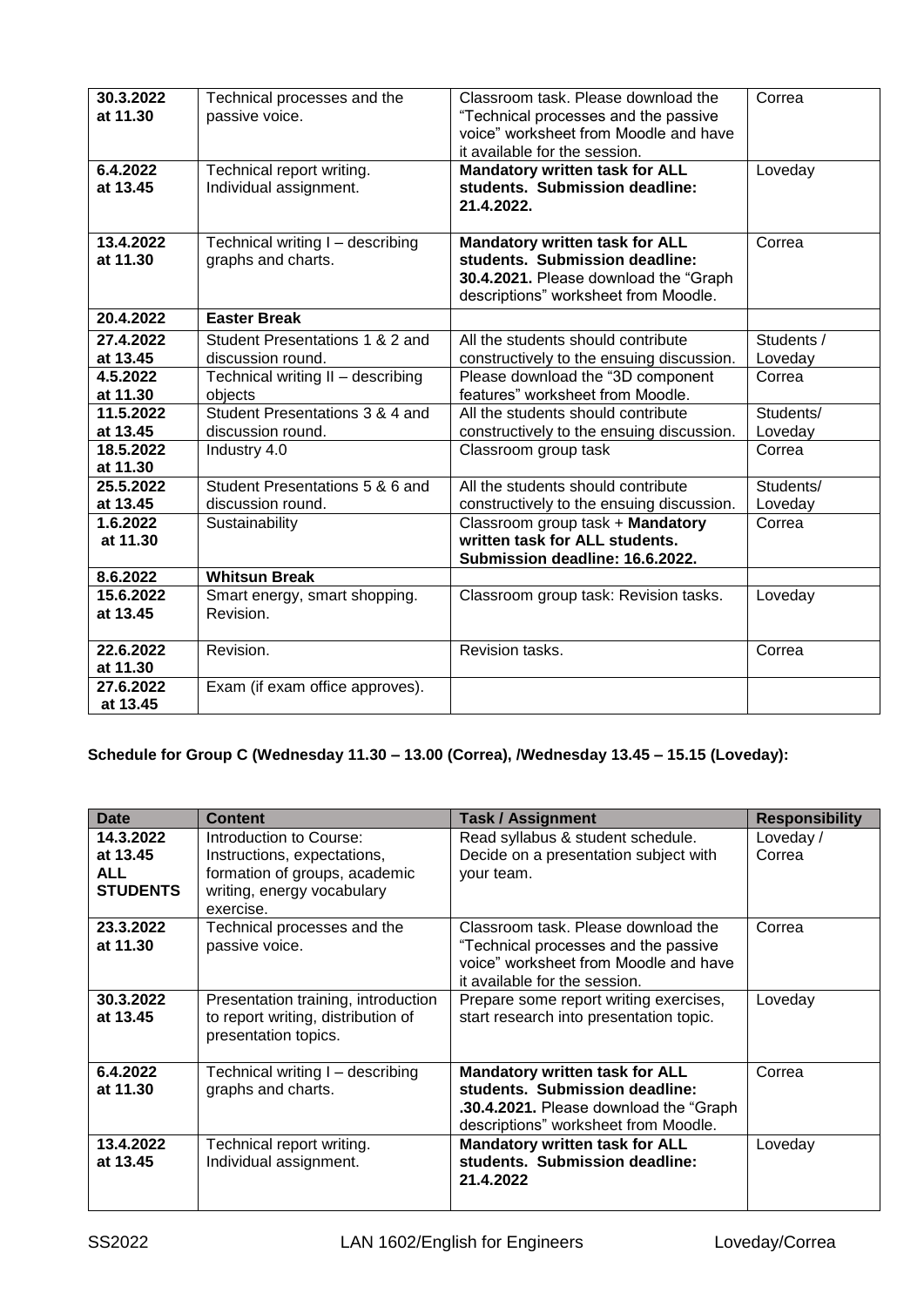| 20.4.2022             | <b>Easter Break</b>                                  |                                                                                                       |                       |
|-----------------------|------------------------------------------------------|-------------------------------------------------------------------------------------------------------|-----------------------|
| 27.4.2022<br>at 11.30 | Technical writing II - describing<br>objects.        | Please download the "3D component"<br>features" worksheet from Moodle.                                | Correa                |
| 4.5.2022<br>at 13.45  | Student Presentations 1 & 2 and<br>discussion round. | All the students should contribute<br>constructively to the ensuing discussion.                       | Students /<br>Loveday |
| 11.5.2022<br>at 11.30 | Industry 4.0.                                        | Classroom group task.                                                                                 | Correa                |
| 18.5.2022<br>at 13.45 | Student Presentations 3 & 4 and<br>discussion round. | All the students should contribute<br>constructively to the ensuing discussion.                       | Students/<br>Loveday  |
| 25.5.2022<br>at 11.30 | Sustainability.                                      | Classroom group task + Mandatory<br>written task for ALL students.<br>Submission deadline: 16.6.2022. | Correa                |
| 1.6.2022<br>at 13.45  | Student Presentations 5 & 6 and<br>discussion round. | All the students should contribute<br>constructively to the ensuing discussion.                       | Students/<br>Loveday  |
| 8.6.2022              | <b>Whitsun Break</b>                                 |                                                                                                       |                       |
| 15.6.2022<br>at 11.30 | Revision.                                            | Revision tasks.                                                                                       | Correa                |
| 22.6.2022<br>at 13.45 | Smart energy, smart shopping.<br>Revision.           | Classroom group task: Revision tasks.                                                                 | Loveday               |
| 27.6.2022<br>at 13.45 | Exam (if exam office approves).                      |                                                                                                       |                       |

# **Academic Integrity and Student Responsibility**

Students are required to participate actively in all course activities. Furthermore, they will be expected to complete homework/class preparation tasks. Failure to do so may lead to the student being ejected from the class. The group work load should be completed by ALL members of the group.

Students are encouraged to seek assistance from their instructors for their group/individual assignments. Please note that the assignments must be original work based on research conducted. Plagiarism will be heavily penalized.

# **Code of Conduct for Students**

[Link to the Code of Conduct for online Teaching](https://e-campus.hs-pforzheim.de/business_pf/digital_learning_tools_links)

In case of online teaching: Students must ensure that they have a microphone and video camera and a stable internet connection in order to participate on Alfaview.

#### **Teaching Philosophy Gabriella Loveday**

I am committed to providing the students with the best possible learning opportunities so that they improve their English communication skills. I am a firm believer in the maxim 'practice makes perfect'. Therefore, I encourage students to send me written assignments throughout the course and contact me after class during my visiting hours or via email so that I can provide them with individual support should they be having any problems with the course material and/or their English.

### **Rafael Correa**

My main goal during this course is to help prepare the students to perform in English, as well as they can, in professional and academic situations. With this in mind, I encourage the students to see the classroom as a safe and informal environment where they can experiment with the language and clarify all their doubts. Ideally, each student will end this course more confident,